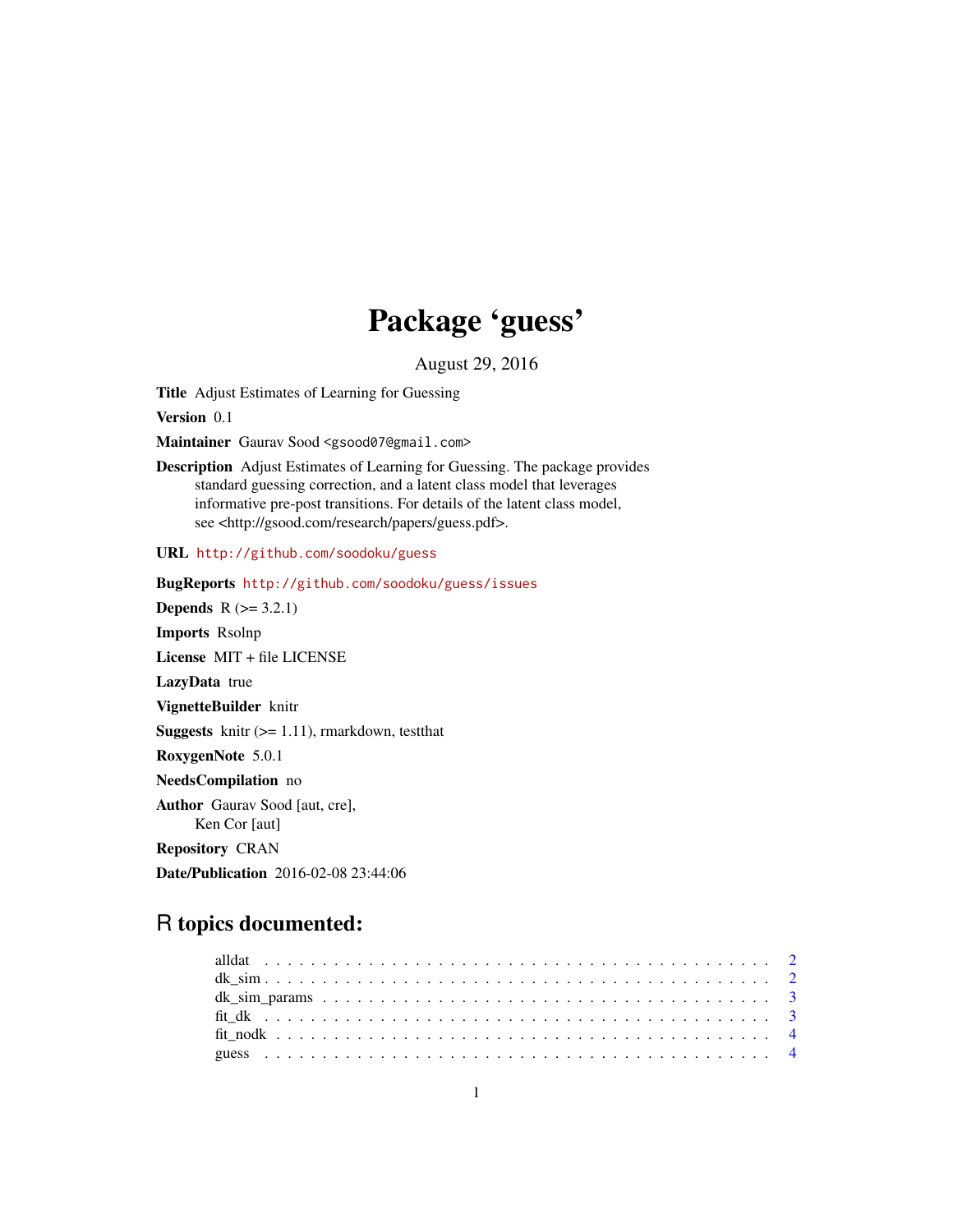#### <span id="page-1-0"></span> $2 \,$  dk\_sim

| Index |  |  |  |  |  |  |  |  |  |  |  |  |  |  |  |  |  |  |
|-------|--|--|--|--|--|--|--|--|--|--|--|--|--|--|--|--|--|--|

alldat *Simulated Responses to Knowledge Questions Without Don't Know*

#### Description

Simulate Pre- and Post-Process Responses to Knowledge Questions without Don't Know Simulate Pre- and Post-Process Responses to Knowledge Questions with Don't Know

#### Usage

alldat

alldat\_dk

#### Format

A data frame with 500 rows and 4000 variables:

dk\_sim *Simulated Responses to Knowledge Questions With Don't Know*

#### Description

Simulate Pre- and Post-Process Responses to Knowledge Questions with Don't Know

#### Usage

dk\_sim

#### Format

A data frame with 500 rows and 4000 variables: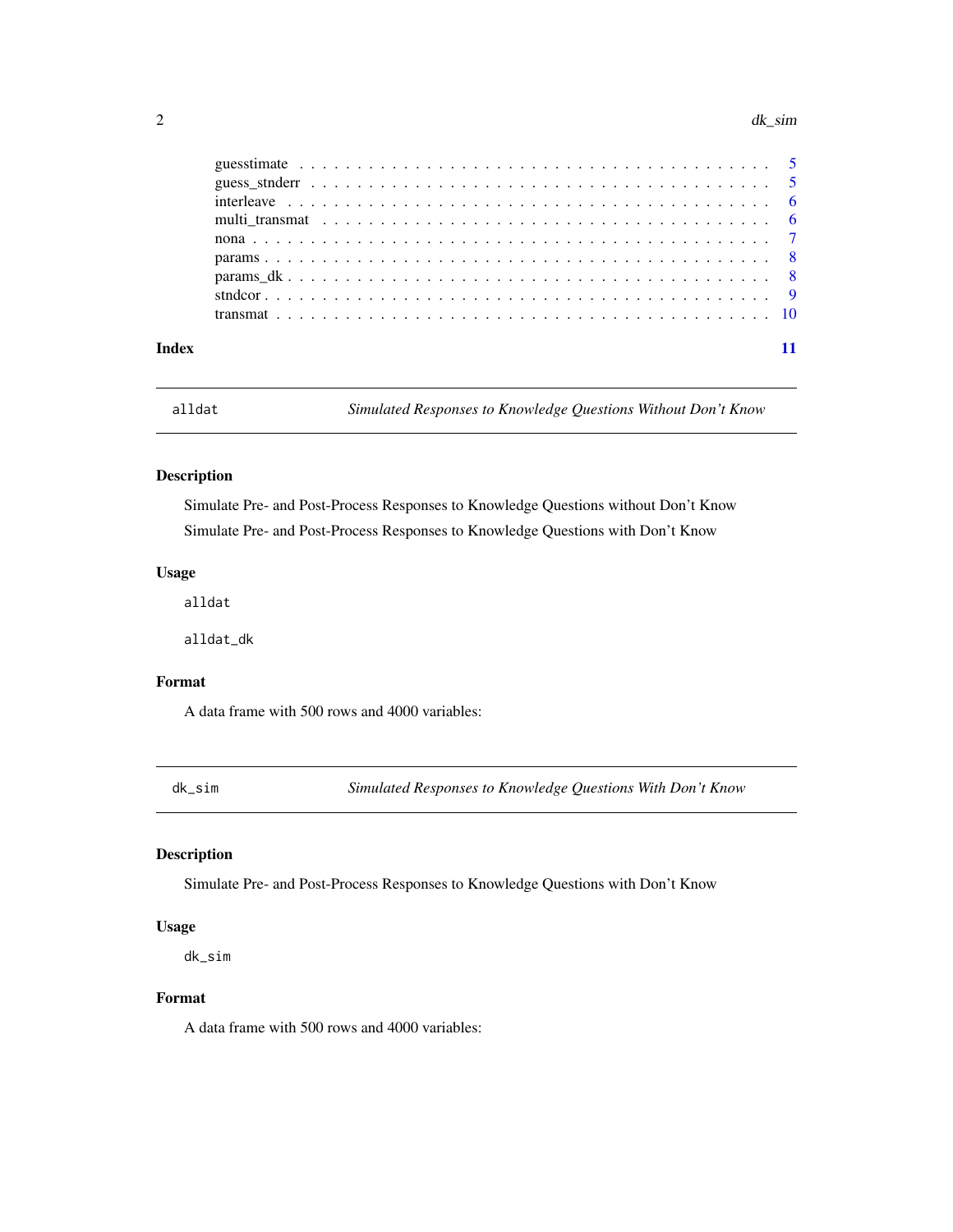<span id="page-2-0"></span>

Simulate Pre- and Post-Process Responses to Knowledge Questions with Don't Know

#### Usage

dk\_sim\_params

#### Format

A data frame with 1000 rows and 5 variables:

|  | U |  |
|--|---|--|

Goodness of fit statistics for data with don't know

#### Description

For data with Don't Know, chi-square goodness of fit between true and model based multivariate distribution

#### Usage

fit\_dk(pre\_test, pst\_test, g, est.param, force9 = FALSE)

#### Arguments

| pre_test  | data.frame carrying pre_test items                                                                                 |
|-----------|--------------------------------------------------------------------------------------------------------------------|
| pst_test  | data.frame carrying pst_test items                                                                                 |
| g         | estimates of $\gamma$ produced from guesstimate                                                                    |
| est.param | estimated parameters produced from guesstimate                                                                     |
| force9    | Optional. There are cases where DK data doesn't have DK. But we need the<br>entire matrix. By default it is FALSE. |

#### Details

fit\_nodk

#### Value

matrix with two rows: top row carrying chi-square value, and bottom row probability of observing that value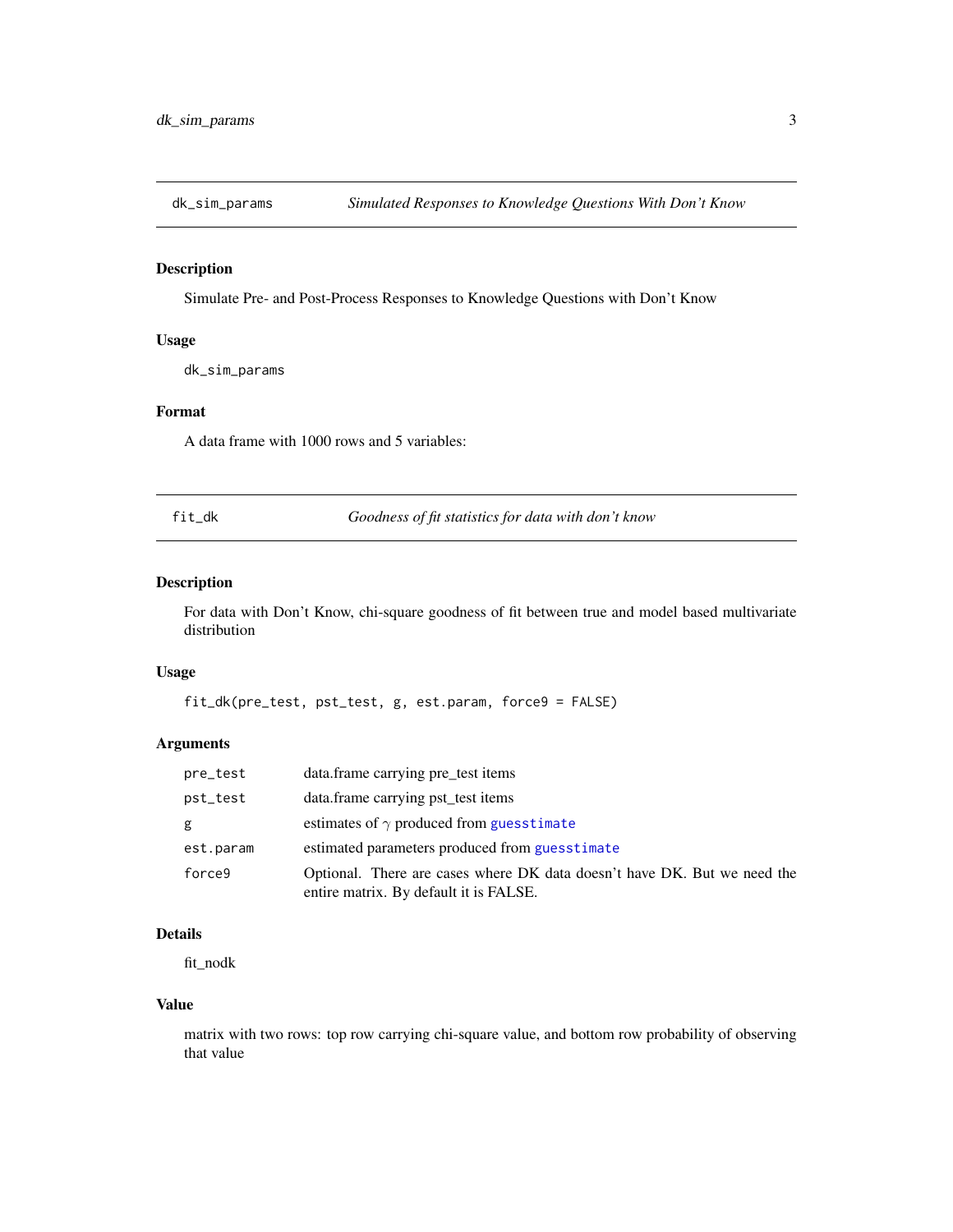#### <span id="page-3-0"></span>Examples

## Not run: fit\_dk(pre\_test, pst\_test, g, est.param)

fit\_nodk *Goodness of fit statistics for data without don't know*

#### Description

For data without Don't Know, chi-square goodness of fit between true and model based multivariate distribution

#### Usage

fit\_nodk(pre\_test, pst\_test, g, est.param)

#### Arguments

| pre_test  | data.frame carrying pre_test items              |
|-----------|-------------------------------------------------|
| pst_test  | data.frame carrying pst_test items              |
| g         | estimates of $\gamma$ produced from guesstimate |
| est.param | estimated parameters produced from guesstimate  |

#### Details

fit\_nodk

#### Value

matrix with two rows: top row carrying chi-square value, and bottom row probability of observing that value

#### Examples

```
## Not run: fit_nodk(pre_test, pst_test, g, est.param)
```
guess guess *adjusts estimates of learning for guessing related bias.*

#### **Description**

It implements the method discussed in <http://gsood.com/research/papers/guess.pdf>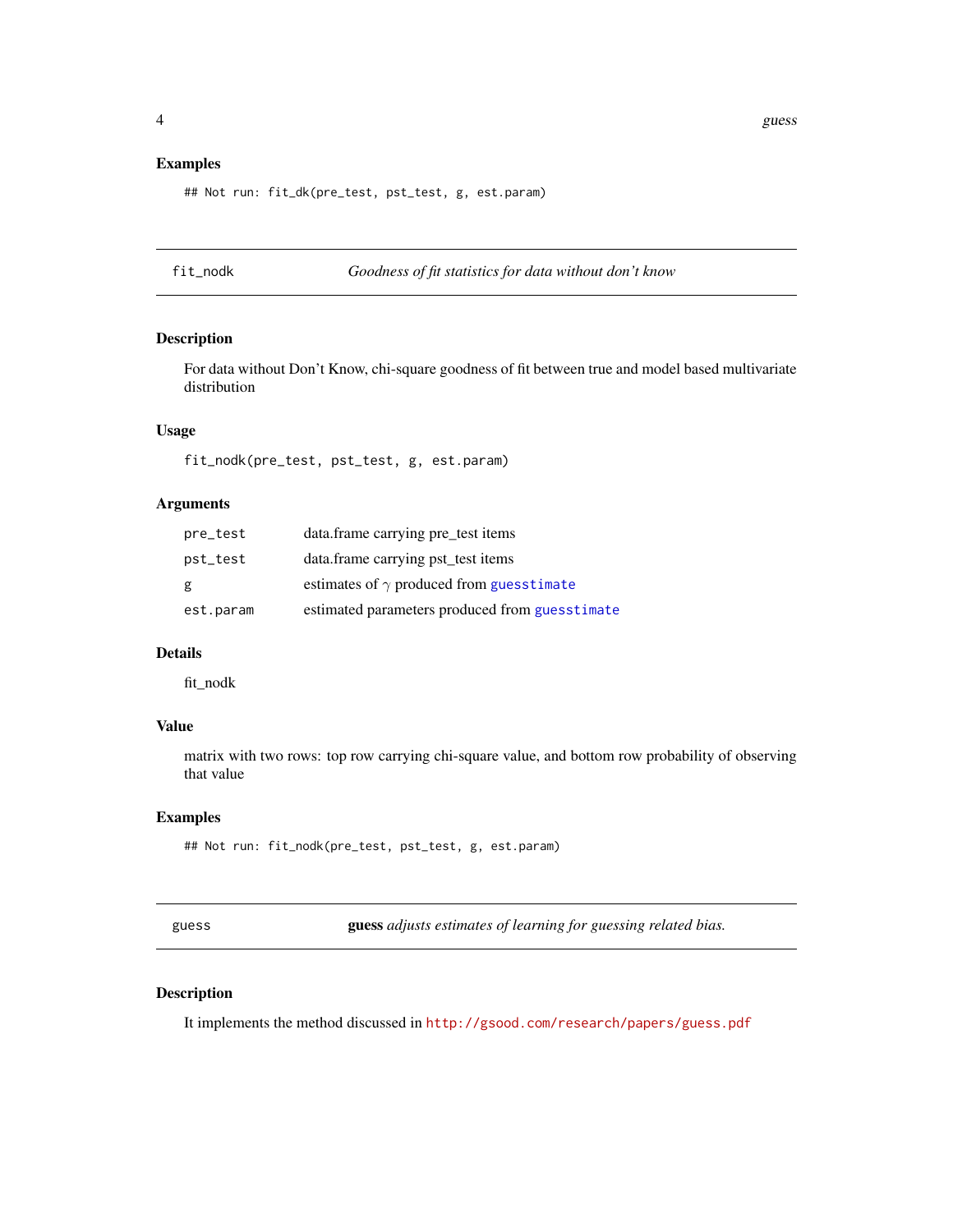<span id="page-4-1"></span><span id="page-4-0"></span>

guesstimate

#### Usage

guesstimate(transmatrix = NULL)

#### Arguments

transmatrix transition matrix returned from [multi\\_transmat](#page-5-1)

#### Value

list with two items: parameter estimates and estimates of learning

guess\_stnderr *Bootstrapped standard errors of effect size estimates*

#### Description

guess\_stnderr

#### Usage

```
guess_stnderr(pre_test = NULL, pst_test = NULL, nsamps = 100,
  seed = 31415, force9 = FALSE)
```
#### Arguments

| pre_test | data.frame carrying pre_test items                                                                                 |
|----------|--------------------------------------------------------------------------------------------------------------------|
| pst_test | data.frame carrying pst_test items                                                                                 |
| nsamps   | number of resamples, default is 100                                                                                |
| seed     | random seed, default is 31415                                                                                      |
| force9   | Optional. There are cases where DK data doesn't have DK. But we need the<br>entire matrix. By default it is FALSE. |

#### Value

list with standard error of parameters, estimates of learning, standard error of learning by item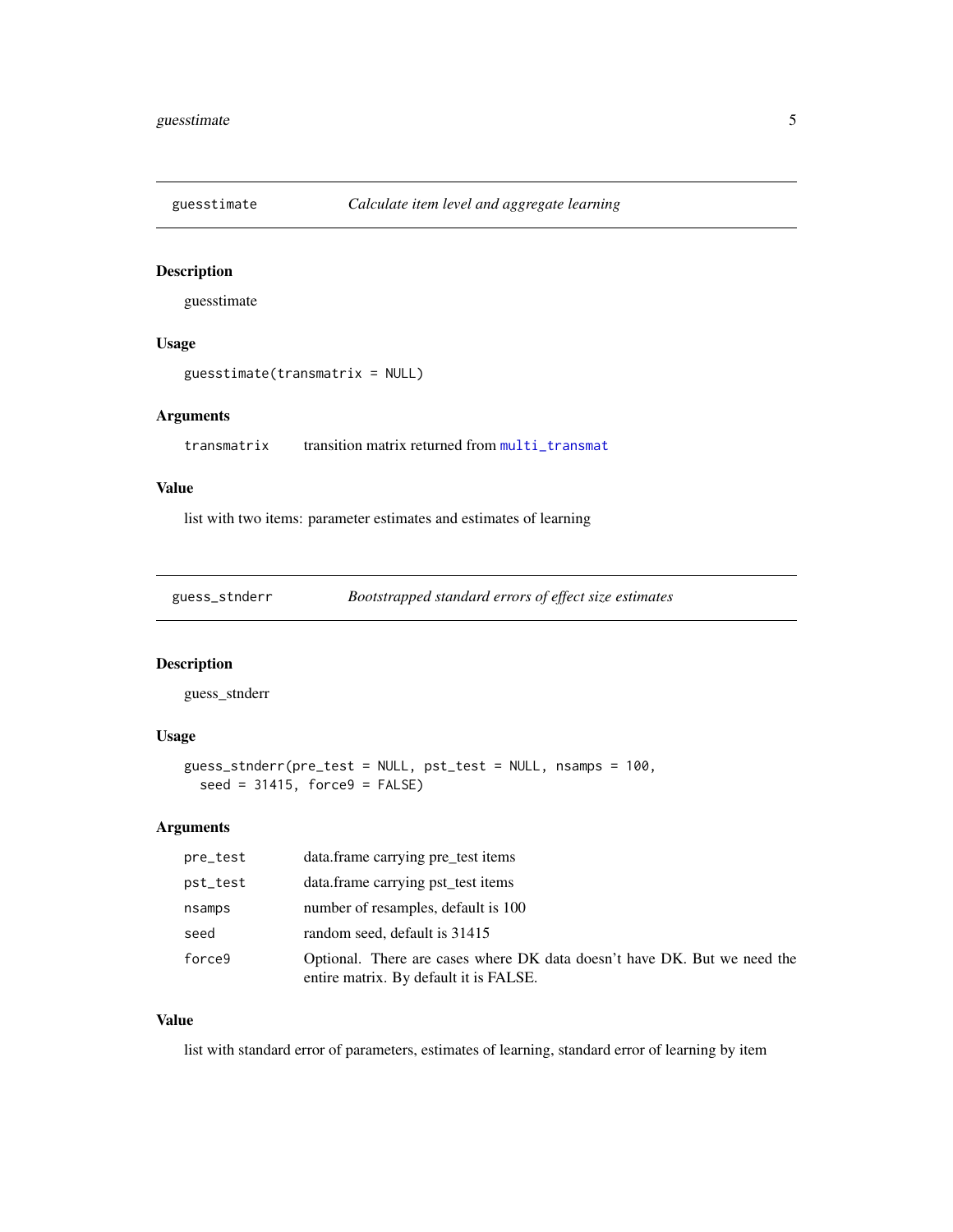#### Examples

```
pre_test <- data.frame(pre_item1=c(1,0,0,1,0), pre_item2=c(1,NA,0,1,0))
pst_test <- data.frame(pst_item1=pre_test[,1] + c(0,1,1,0,0),
  pst_item2 = pre_test[, 2] + c(0,1,0,0,1))## Not run: guess_stnderr(pre_test, pst_test, nsamps=10, seed = 31415)
```
interleave *Interleave*

#### Description

Used Internally Interleave two character vectors. The output is a vector. The first entry is from the first vector. Vectors can be of different lengths. If one is shorter than the other, entries of unmatched longer vector are left un-interleaved.

#### Usage

interleave(vec1, vec2)

#### Arguments

| vec1             | first vector  |
|------------------|---------------|
| vec <sub>2</sub> | second vector |

#### Value

interleaved vector # t1 <- paste0("t1", letters[1:5]); t2 <- paste0("t2", letters[1:5]); interleave(t1, t2)

<span id="page-5-1"></span>multi\_transmat *Creates a transition matrix for each item.*

#### Description

Needs an 'interleaved' dataframe (see interleave function). Pre-test item should be followed by corresponding post-item item etc. Don't knows must be coded as NA. Function handles items without don't know responses. The function is used internally. It calls transmat.

#### Usage

```
multi_transmat(pre_test = NULL, pst_test = NULL, subgroup = NULL,
  force9 = FALSE)
```
<span id="page-5-0"></span>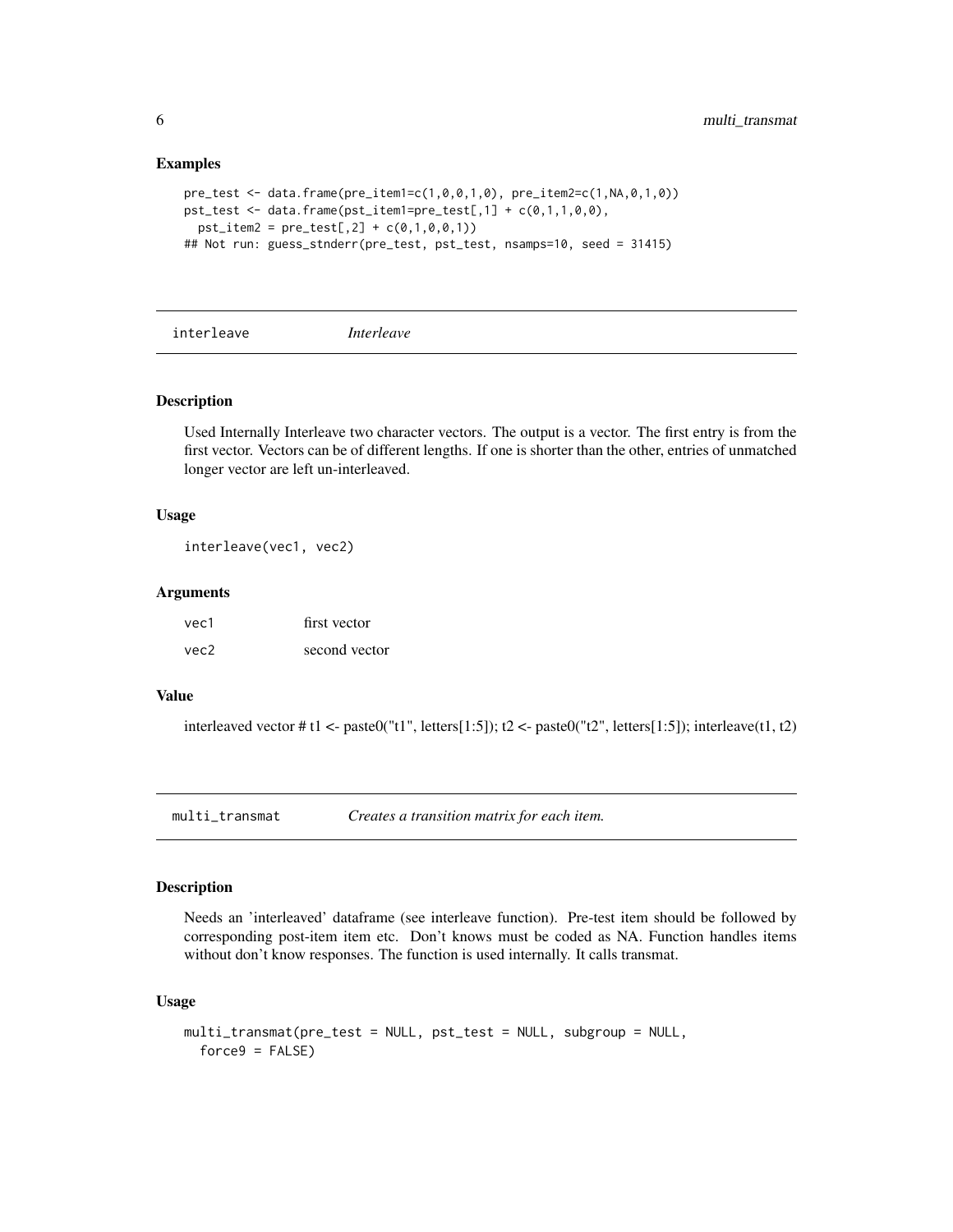#### <span id="page-6-0"></span>nona and a contract the contract of the contract of the contract of the contract of the contract of the contract of the contract of the contract of the contract of the contract of the contract of the contract of the contra

#### Arguments

| pre_test | Required. data.frame carrying responses to pre-test questions.                                                     |
|----------|--------------------------------------------------------------------------------------------------------------------|
| pst_test | Required. data.frame carrying responses to post-test questions.                                                    |
| subgroup | a Boolean vector identifying the subset. Default is NULL.                                                          |
| force9   | Optional. There are cases where DK data doesn't have DK. But we need the<br>entire matrix. By default it is FALSE. |

#### Details

multi\_transmat: transition matrix of all the items

#### Value

matrix with rows = total number of items  $+1$  (last row contains aggregate distribution across items) number of columns = 4 when no don't know, and 9 when there is a don't know option

#### Examples

```
pre_test <- data.frame(pre_item1=c(1,0,0,1,0), pre_item2=c(1,NA,0,1,0))
pst_test <- data.frame(pst_item1=pre_test[,1] + c(0,1,1,0,0),
  pst_item2 = pre_test[, 2] + c(0, 1, 0, 0, 1))multi_transmat(pre_test, pst_test)
```
nona *No NAs*

#### Description

Converts NAs to 0s

#### Usage

 $nona(vec = NULL)$ 

#### Arguments

vec Required. Character or Numeric vector.

#### Value

Character vector.

#### Examples

 $x \leq c(NA, 1, 0)$ ; nona(x)  $x \leftarrow c(NA, "dk", 0); nona(x)$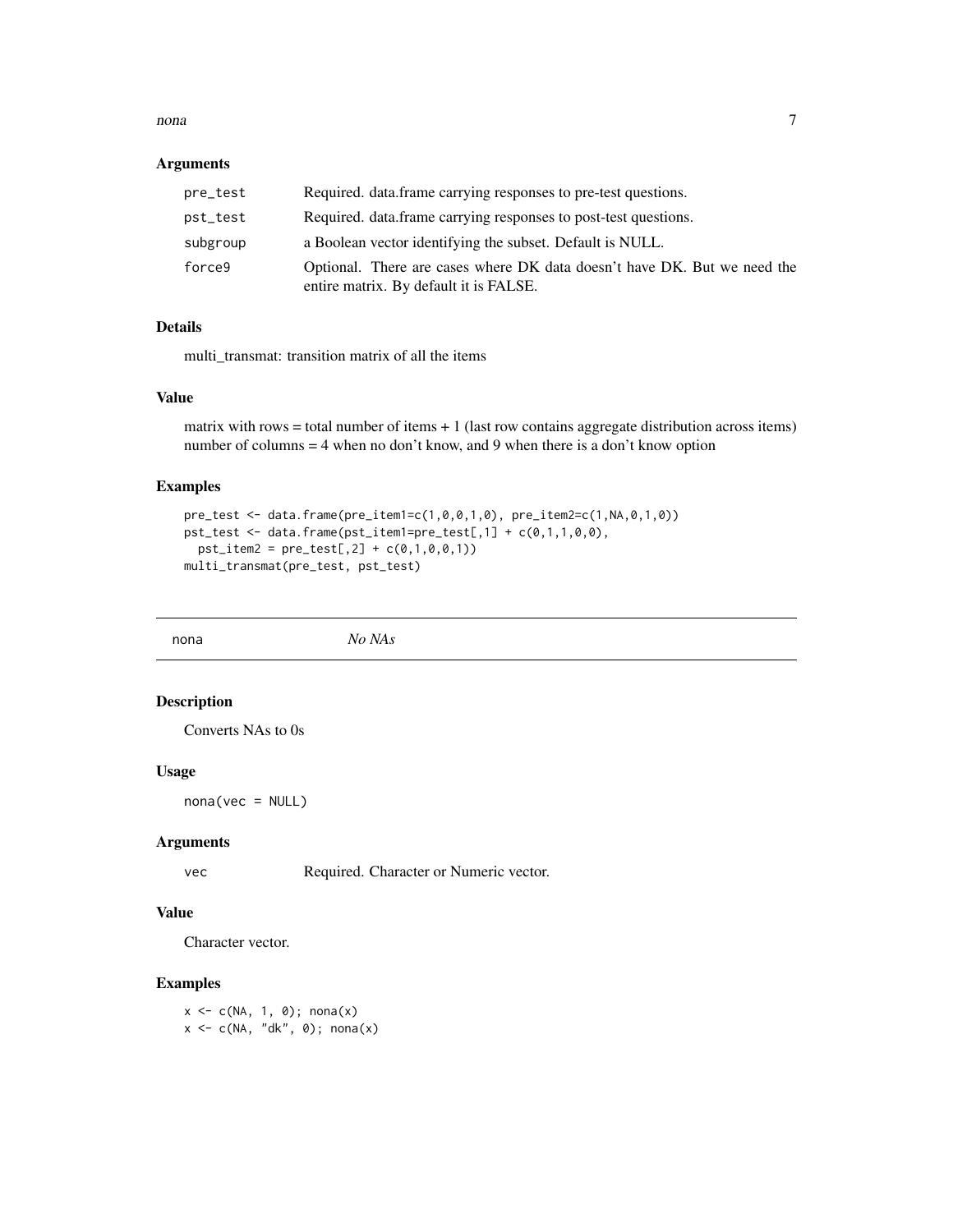<span id="page-7-0"></span>params *Parameters of Simulated Responses to Knowledge Questions Without Don't Know*

#### Description

Paramaters of the simulated Pre- and Post-Process Responses to Knowledge Questions without Don't Know

#### Usage

params

#### Format

A data frame with 1000 rows and 4 variables:

| params_dk | Parameters of Simulated Responses to Knowledge Questions With |  |  |  |
|-----------|---------------------------------------------------------------|--|--|--|
|           | Don't Know                                                    |  |  |  |

#### Description

Paramaters of the simulated Pre- and Post-Process Responses to Knowledge Questions with Don't Know

#### Usage

params\_dk

#### Format

A data frame with 1000 rows and 4 variables: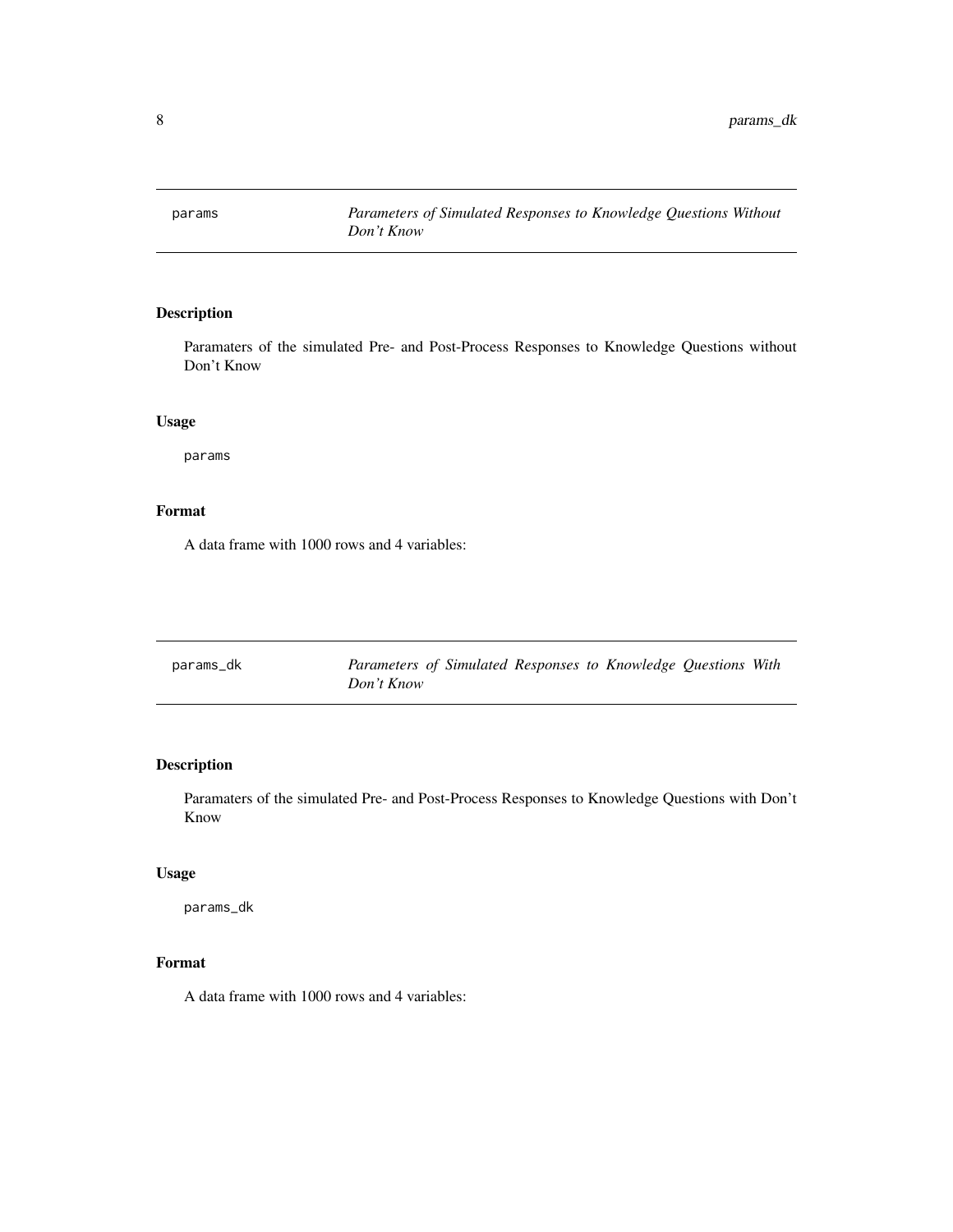<span id="page-8-0"></span>

Estimate of learning adjusted with standard correction for guessing. Correction is based on number of options per question. The function takes separate pre-test and post-test dataframes. Why do we need dataframes? To accomodate multiple items. The items can carry NA (missing). Items must be in the same order in each dataframe. Assumes that respondents are posed same questions twice. The function also takes a lucky vector – the chance of getting a correct answer if guessing randomly. Each entry is 1/(no. of options). The function also optionally takes a vector carrying names of the items. By default, the vector carrying adjusted learning estimates takes same item names as the pre\_test items. However you can assign a vector of names separately via item\_names.

#### Usage

```
stndcor(pre_test = NULL, pst_test = NULL, lucky = NULL,
  item_names = NULL)
```
#### Arguments

| pre_test   | Required. data.frame carrying responses to pre-test questions.  |
|------------|-----------------------------------------------------------------|
| pst_test   | Required. data.frame carrying responses to post-test questions. |
| lucky      | Required. A vector. Each entry is $1/(no. of options)$          |
| item_names | Optional. A vector carrying item names.                         |

#### Value

a list of three vectors, carrying pre-treatment corrected scores, post-treatment scores, and adjusted estimates of learning

#### Examples

```
pre_test <- data.frame(item1=c(1,0,0,1,0), item2=c(1,NA,0,1,0));
pst_test < - pre_test + chind(c(0,1,1,0,0), c(0,1,0,0,1))lucky <- rep(.25, 2); stndcor(pre_test, pst_test, lucky)
```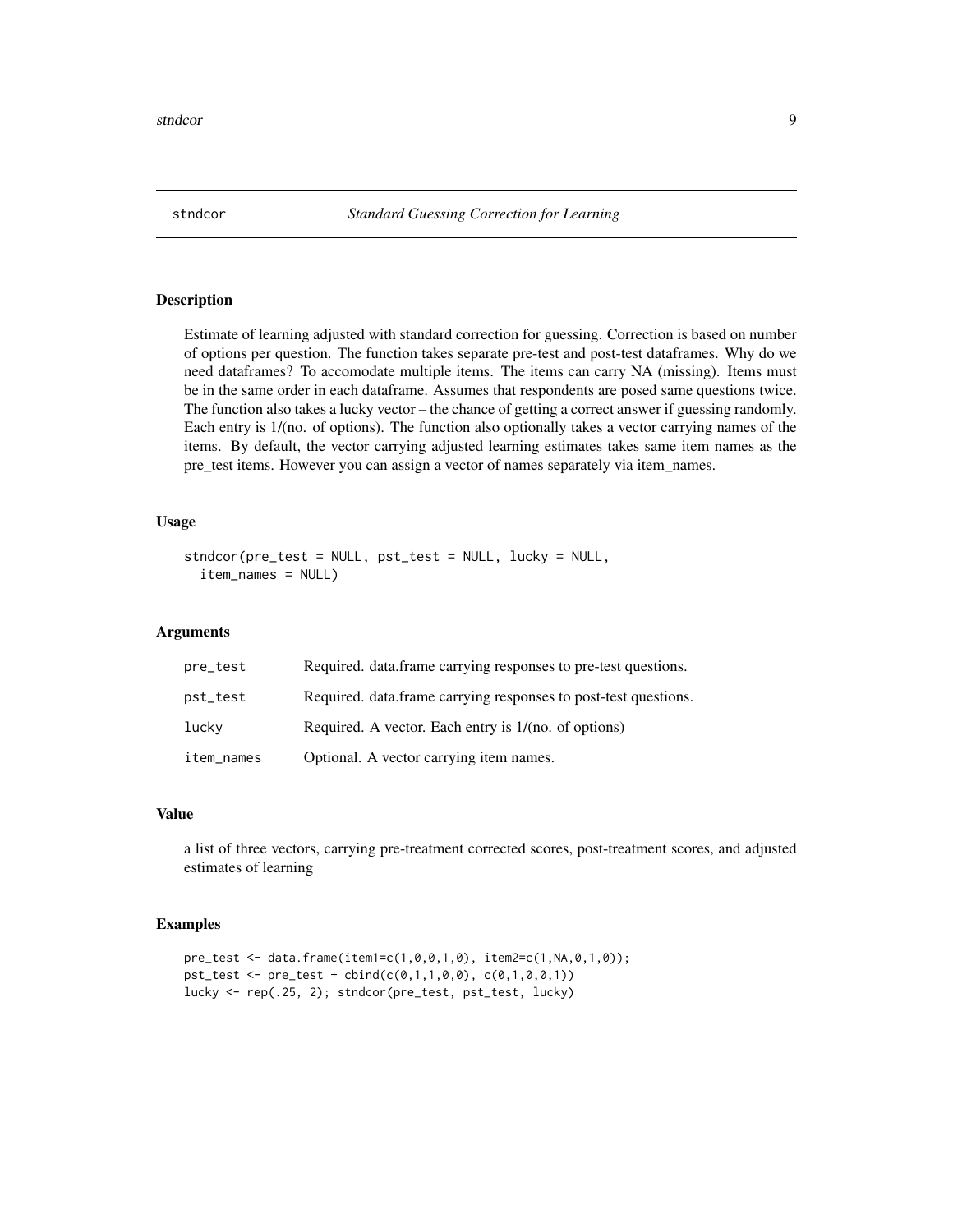Prints Cross-wave transition matrix and returns the vector behind the matrix. Missing values are treated as ignorance. Don't know responses need to be coded as 'd'.

#### Usage

```
transmat(pre_test_var, pst_test_var, subgroup = NULL, force9 = FALSE)
```
#### Arguments

| pre_test_var | Required. A vector carrying pre-test scores of a particular item. Only                                             |
|--------------|--------------------------------------------------------------------------------------------------------------------|
| pst_test_var | Required. A vector carrying post-test scores of a particular item                                                  |
| subgroup     | Optional. A Boolean vector indicating rows of the relevant subset.                                                 |
| force9       | Optional. There are cases where DK data doesn't have DK. But we need the<br>entire matrix. By default it is FALSE. |

#### Value

a numeric vector. Assume 1 denotes correct answer, 0 and NA incorrect, and d 'don't know.' When there is no don't know option and no missing, the entries are: x00, x10, x01, x11 When there is a don't know option, the entries of the vector are: x00, x10, xd0, x01, x11, xd1, xd0, x1d, xdd

#### Examples

```
pre_test_var <- c(1,0,0,1,0,1,0)
pst_test_var <- c(1,0,1,1,0,1,1)
transmat(pre_test_var, pst_test_var)
# With NAs
pre_test_var <- c(1,0,0,1,"d","d",0,1,NA)
pst_test_var <- c(1,NA,1,"d",1,0,1,1,"d")
transmat(pre_test_var, pst_test_var)
```